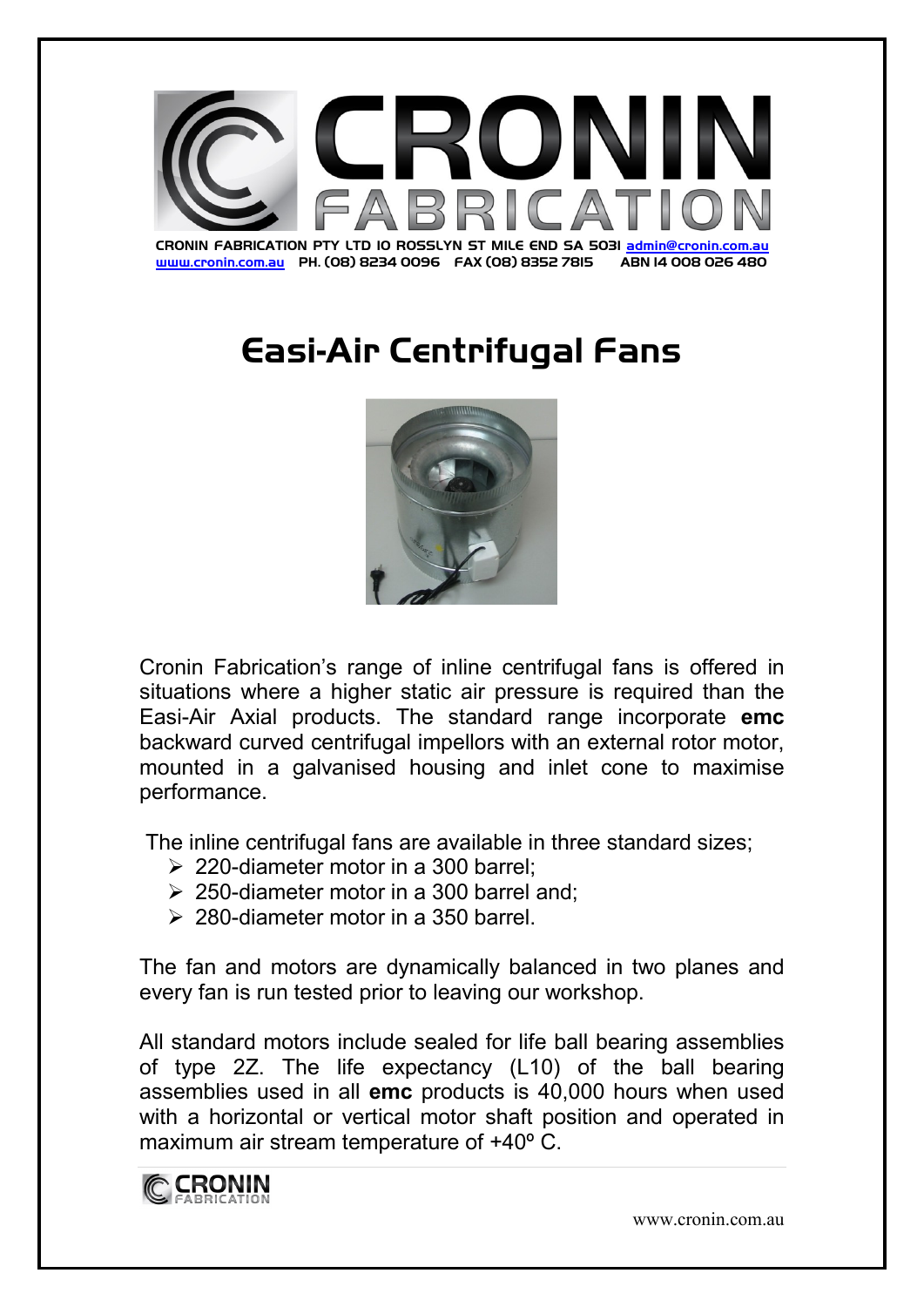| <b>CCB/2-220</b> | 1<br>450<br>400<br>350 | v<br>230<br>Ps (Pa) | Hz<br>50<br>2 | W<br>75 | $m^3/hr$<br>785<br>2 POLES/POLOS | <b>RPM</b><br>2530 | dBA@3m<br>56 | <b>Amps</b><br>0.34 |
|------------------|------------------------|---------------------|---------------|---------|----------------------------------|--------------------|--------------|---------------------|
|                  |                        |                     |               |         |                                  |                    |              |                     |
|                  |                        |                     |               |         |                                  |                    |              |                     |
|                  |                        |                     |               |         |                                  |                    |              |                     |
|                  |                        |                     |               |         |                                  |                    |              |                     |
|                  |                        |                     |               |         |                                  |                    |              |                     |
|                  |                        |                     | $\mathbf{1}$  |         |                                  |                    |              |                     |
|                  | 300                    |                     |               |         |                                  |                    |              |                     |
|                  | 250                    |                     |               |         |                                  |                    |              |                     |
|                  | 200                    |                     |               |         |                                  |                    |              |                     |
|                  | 150                    |                     |               |         |                                  |                    |              |                     |
|                  | 100                    |                     |               |         |                                  |                    |              |                     |
|                  |                        | 50                  |               |         |                                  |                    |              |                     |
|                  |                        | 0                   |               |         |                                  |                    |              |                     |
|                  |                        | 100<br>0            | 200<br>300    | 400     | 500<br>600                       | 700<br>800         | $Q(m^3/h)$   |                     |

## Ø 250mm/2 1P





www.cronin.com.au